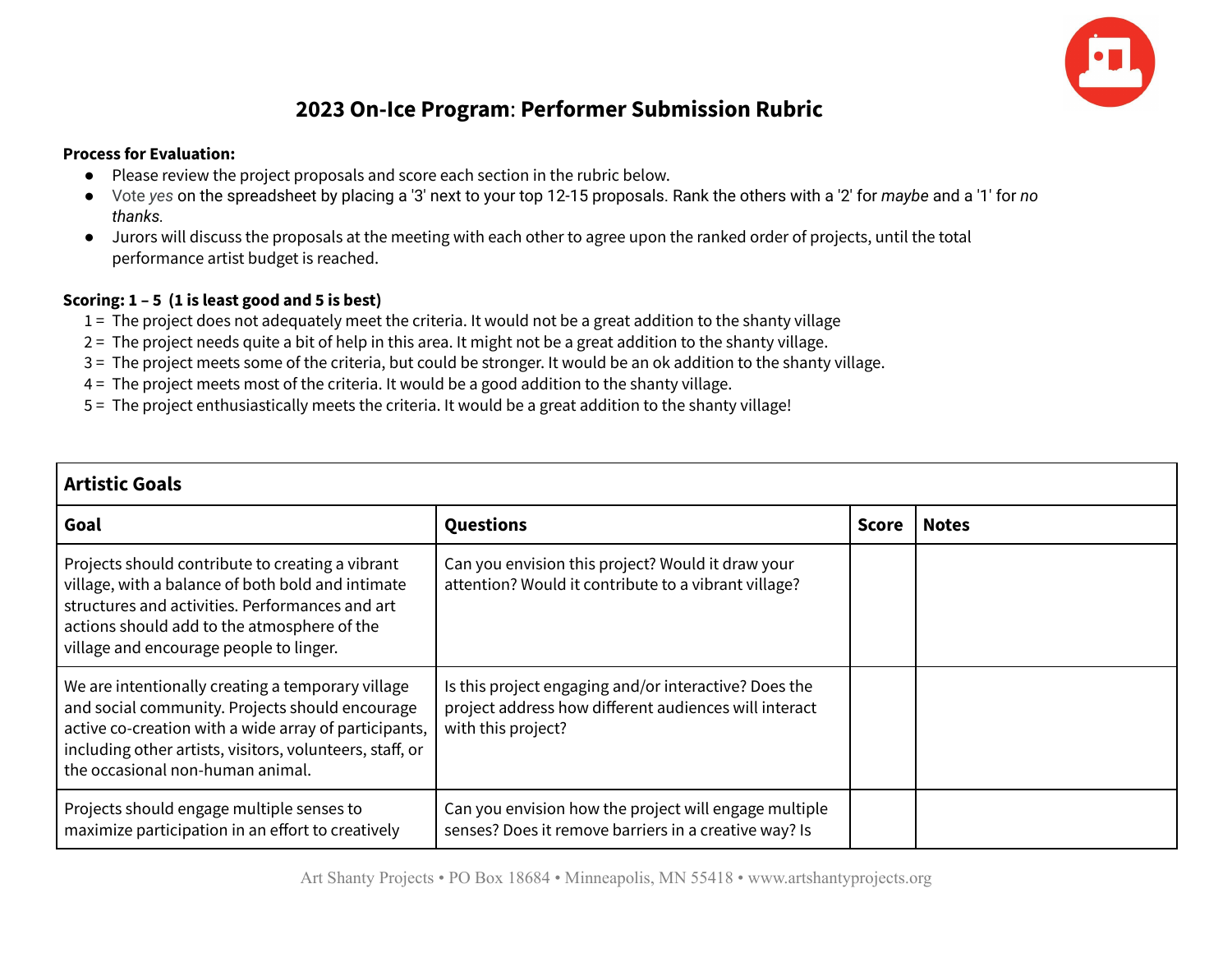| remove barriers due to language, mobility, hearing,<br>sight or otherwise.                                                                                                                                                                                                                                                                                                       | accessibility an compelling part of the project, rather<br>than an afterthought?                                                                                                                            |  |
|----------------------------------------------------------------------------------------------------------------------------------------------------------------------------------------------------------------------------------------------------------------------------------------------------------------------------------------------------------------------------------|-------------------------------------------------------------------------------------------------------------------------------------------------------------------------------------------------------------|--|
| We are operating on Indigenous water and have a<br>responsibility to help protect it. Projects should<br>respect and engage with the natural environment<br>of the frozen lake and engage in sustainable<br>practices and choices, whenever possible. We have<br>a 'leave no trace' philosophy, only footsteps should<br>be left behind.                                         | Does the project respect the environment, thematically<br>or in practice? Was the project imagined and designed<br>with sustainability in mind?                                                             |  |
| The festival aims to engage with a wide array of<br>artistic and cultural perspectives, being mindful of<br>intersections of race, class, gender, age, ability, etc.<br>Artists should not appropriate other cultures in<br>their work, but instead focus on creating projects<br>that invite exchange with their own personal<br>culture, practices, process, perspective, etc. | Do they authentically identify their own culture,<br>practice, movement or perspective and why they want<br>to share it? Will this project add a<br>fresh/interesting/important perspective to the village? |  |

| <b>Feasibility</b>            |                                                                                                                                                                                                         |              |              |
|-------------------------------|---------------------------------------------------------------------------------------------------------------------------------------------------------------------------------------------------------|--------------|--------------|
| <b>Section</b>                | Questions                                                                                                                                                                                               | <b>Score</b> | <b>Notes</b> |
| Production/Technical Design   | Does their plan for production and technical needs seem<br>feasible? Can they make it happen on a frozen lake in<br>variable weather conditions?                                                        |              |              |
| Experience/Interaction Design | Do the proposed activities and interactions seem<br>reasonable to make happen? Have they considered<br>COVID requirements in their activities? Have they<br>addressed crowd interaction and management? |              |              |